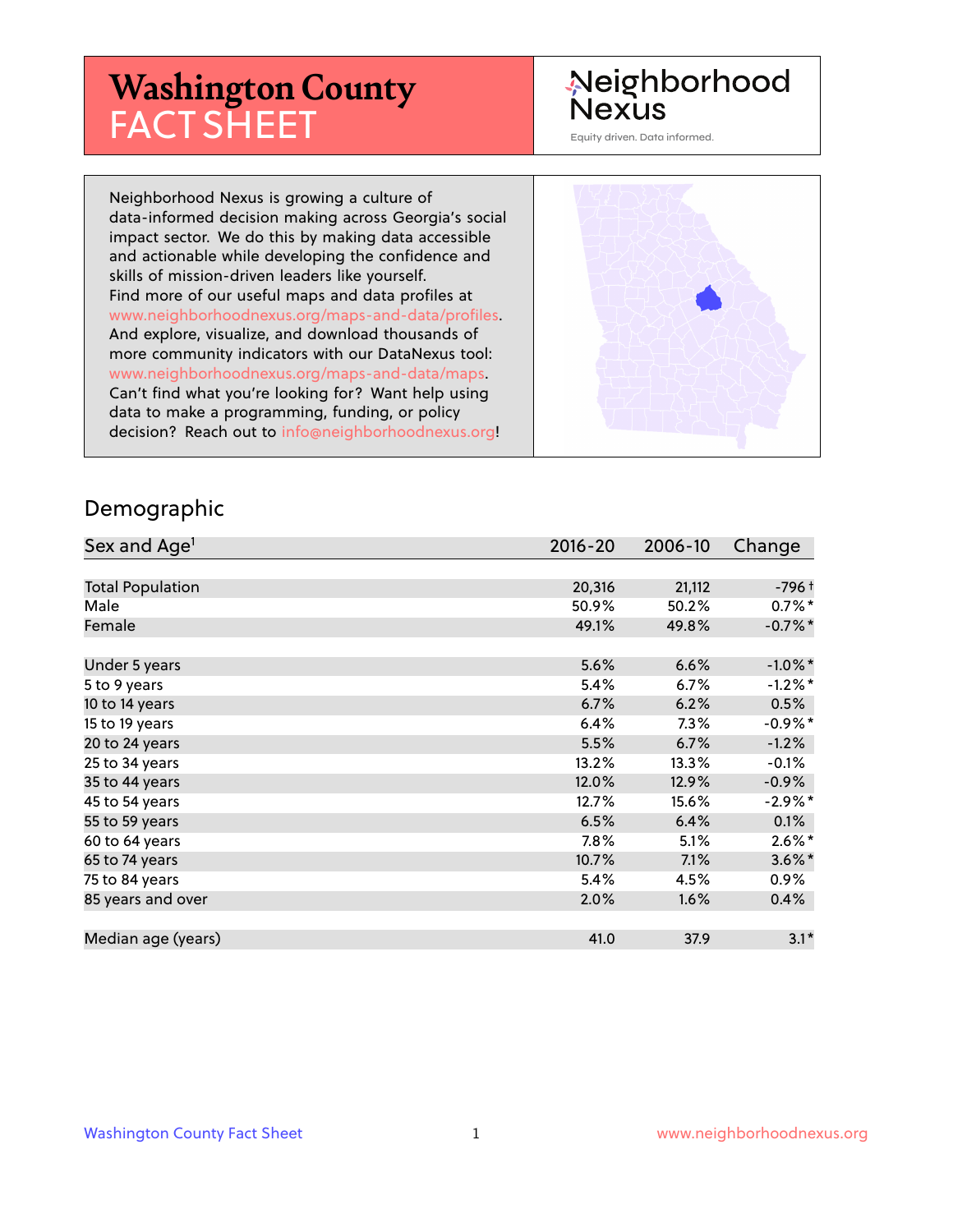# Demographic, continued...

| Race <sup>2</sup>                                   | $2016 - 20$ | 2006-10 | Change     |
|-----------------------------------------------------|-------------|---------|------------|
| <b>Total population</b>                             | 20,316      | 21,112  | $-796 +$   |
| One race                                            | 98.5%       | 99.0%   | $-0.6%$    |
| White                                               | 43.4%       | 45.4%   | $-2.0\%$ * |
| <b>Black or African American</b>                    | 53.1%       | 53.0%   | 0.1%       |
| American Indian and Alaska Native                   | 0.3%        | 0.0%    | 0.3%       |
| Asian                                               | 0.7%        | 0.1%    | $0.6\%$ *  |
| Native Hawaiian and Other Pacific Islander          | 0.0%        | 0.0%    | 0.0%       |
| Some other race                                     | 1.0%        | 0.5%    | 0.5%       |
| Two or more races                                   | 1.5%        | 1.0%    | 0.6%       |
| Race alone or in combination with other race(s) $3$ | $2016 - 20$ | 2006-10 | Change     |
| Total population                                    | 20,316      | 21,112  | $-796 +$   |
| White                                               | 44.9%       | 46.4%   | $-1.5%$ *  |
| <b>Black or African American</b>                    | 54.5%       | 53.1%   | $1.4\%$ *  |
| American Indian and Alaska Native                   | 0.3%        | 0.8%    | $-0.4\%$ * |
| Asian                                               | 0.8%        | 0.4%    | 0.4%       |
| Native Hawaiian and Other Pacific Islander          | 0.0%        | 0.3%    | $-0.3%$    |
| Some other race                                     | 1.1%        | 0.5%    | $0.6\%$ *  |
| Hispanic or Latino and Race <sup>4</sup>            | $2016 - 20$ | 2006-10 | Change     |
| <b>Total population</b>                             | 20,316      | 21,112  | $-796 +$   |
| Hispanic or Latino (of any race)                    | 2.6%        | 1.6%    | $1.0\%$ †  |
| Not Hispanic or Latino                              | 97.4%       | 98.4%   | $-1.0%$ +  |
| White alone                                         | 42.2%       | 44.2%   | $-2.0\%$ * |
| Black or African American alone                     | 52.8%       | 53.0%   | $-0.1%$    |
| American Indian and Alaska Native alone             | 0.0%        | 0.0%    | 0.0%       |
| Asian alone                                         | 0.7%        | 0.1%    | $0.6\%$ *  |
| Native Hawaiian and Other Pacific Islander alone    | 0.0%        | 0.0%    | 0.0%       |
| Some other race alone                               | 0.2%        | 0.1%    | 0.1%       |
| Two or more races                                   | 1.4%        | 1.0%    | 0.4%       |
| U.S. Citizenship Status <sup>5</sup>                | $2016 - 20$ | 2006-10 | Change     |
| Foreign-born population                             | 390         | 255     | $135*$     |
| Naturalized U.S. citizen                            | 37.9%       | 41.6%   | $-3.6%$    |
| Not a U.S. citizen                                  | 62.1%       | 58.4%   | 3.6%       |
|                                                     |             |         |            |
| Citizen, Voting Age Population <sup>6</sup>         | $2016 - 20$ | 2006-10 | Change     |
| Citizen, 18 and over population                     | 15,719      | 15,829  | $-110$     |
| Male                                                | 50.7%       | 49.4%   | $1.3\%$ *  |
| Female                                              | 49.3%       | 50.6%   | $-1.3\%$ * |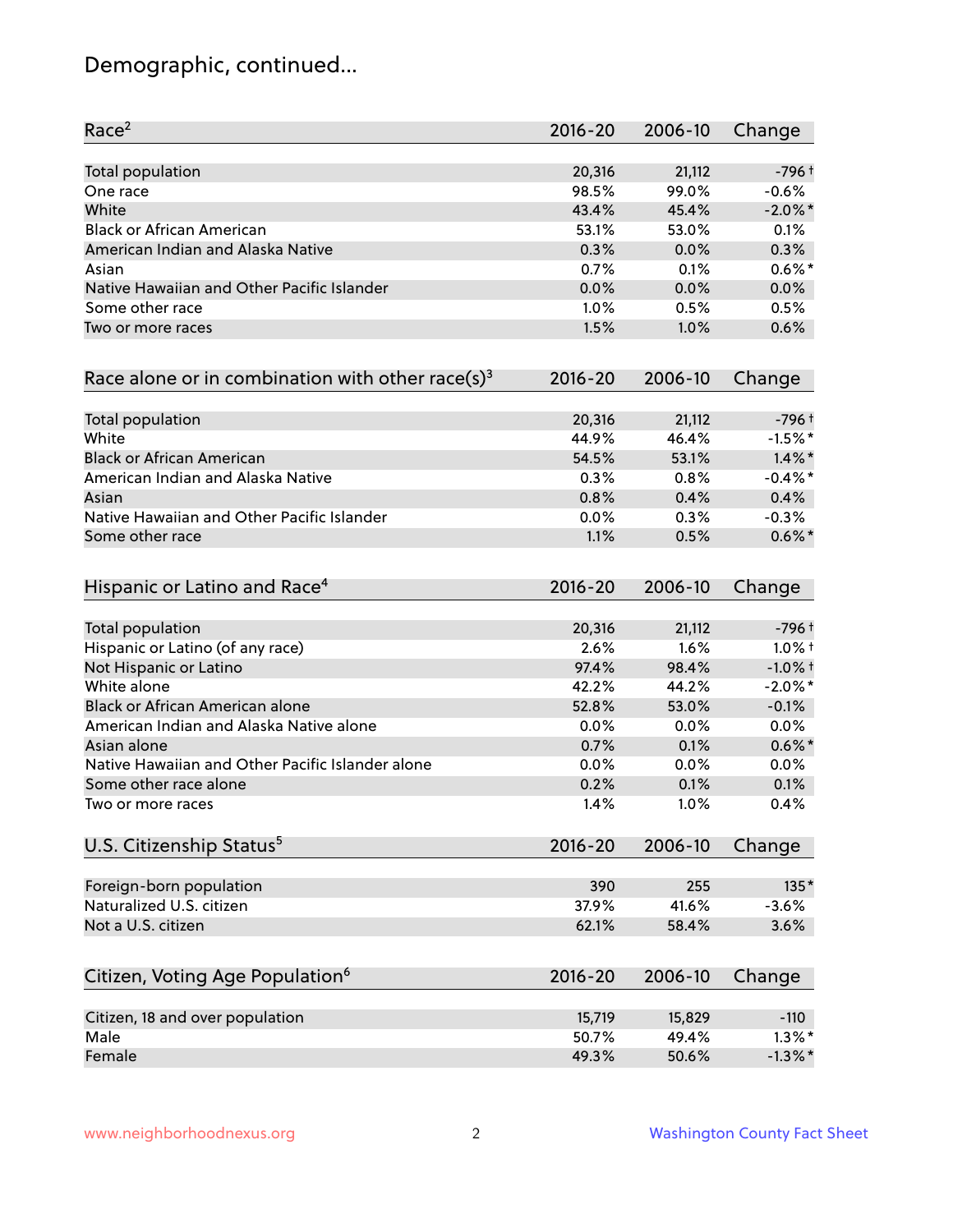#### Economic

| Income <sup>7</sup>                                 | 2016-20 | 2006-10 | Change     |
|-----------------------------------------------------|---------|---------|------------|
|                                                     |         |         |            |
| All households                                      | 7,719   | 7,167   | 552*       |
| Less than \$10,000                                  | 11.5%   | 14.6%   | $-3.1%$    |
| \$10,000 to \$14,999                                | 8.0%    | 9.8%    | $-1.8%$    |
| \$15,000 to \$24,999                                | 15.4%   | 14.5%   | 0.9%       |
| \$25,000 to \$34,999                                | 13.1%   | 15.9%   | $-2.8%$    |
| \$35,000 to \$49,999                                | 15.3%   | 11.9%   | $3.5%$ *   |
| \$50,000 to \$74,999                                | 11.9%   | 17.0%   | $-5.1\%$ * |
| \$75,000 to \$99,999                                | 12.8%   | 9.3%    | $3.5%$ *   |
| \$100,000 to \$149,999                              | 8.4%    | 5.9%    | $2.5%$ *   |
| \$150,000 to \$199,999                              | 2.0%    | 0.6%    | $1.4\%$ *  |
| \$200,000 or more                                   | 1.6%    | 0.5%    | $1.1\%$ *  |
| Median household income (dollars)                   | 36,402  | 31,382  | 5,020*     |
| Mean household income (dollars)                     | 52,907  | 42,761  | 10,146*    |
| With earnings                                       | 68.8%   | 69.9%   | $-1.1%$    |
| Mean earnings (dollars)                             | 54,045  | 45,809  | 8,236*     |
| <b>With Social Security</b>                         | 43.2%   | 35.5%   | $7.7\%$ *  |
| Mean Social Security income (dollars)               | 17,549  | 13,126  | 4,422*     |
| With retirement income                              | 20.0%   | 17.7%   | 2.3%       |
| Mean retirement income (dollars)                    | 25,266  | 17,667  | 7,599*     |
| With Supplemental Security Income                   | 12.5%   | $6.0\%$ | $6.5%$ *   |
| Mean Supplemental Security Income (dollars)         | 8,106   | 8,160   | $-54$      |
| With cash public assistance income                  | 1.7%    | 1.5%    | 0.2%       |
| Mean cash public assistance income (dollars)        | 2,081   | 1,880   | 201        |
| With Food Stamp/SNAP benefits in the past 12 months | 27.8%   | 15.0%   | 12.7%*     |
|                                                     |         |         |            |
| Families                                            | 5,225   | 4,987   | 238        |
| Less than \$10,000                                  | 7.7%    | 8.4%    | $-0.6%$    |
| \$10,000 to \$14,999                                | 5.0%    | 7.1%    | $-2.1%$    |
| \$15,000 to \$24,999                                | 11.8%   | 13.5%   | $-1.7%$    |
| \$25,000 to \$34,999                                | 12.0%   | 16.7%   | $-4.7%$    |
| \$35,000 to \$49,999                                | 17.0%   | 14.1%   | 2.9%       |
| \$50,000 to \$74,999                                | 13.2%   | 19.4%   | $-6.2\%$ * |
| \$75,000 to \$99,999                                | 16.8%   | 11.2%   | $5.6\%$ *  |
| \$100,000 to \$149,999                              | 11.3%   | 8.1%    | $3.2\%$ *  |
| \$150,000 to \$199,999                              | 3.0%    | 0.8%    | $2.2\%$ *  |
| \$200,000 or more                                   | 2.2%    | 0.7%    | $1.5\%$ *  |
| Median family income (dollars)                      | 47,507  | 41,055  | $6,452*$   |
| Mean family income (dollars)                        | 63,972  | 49,660  | 14,312*    |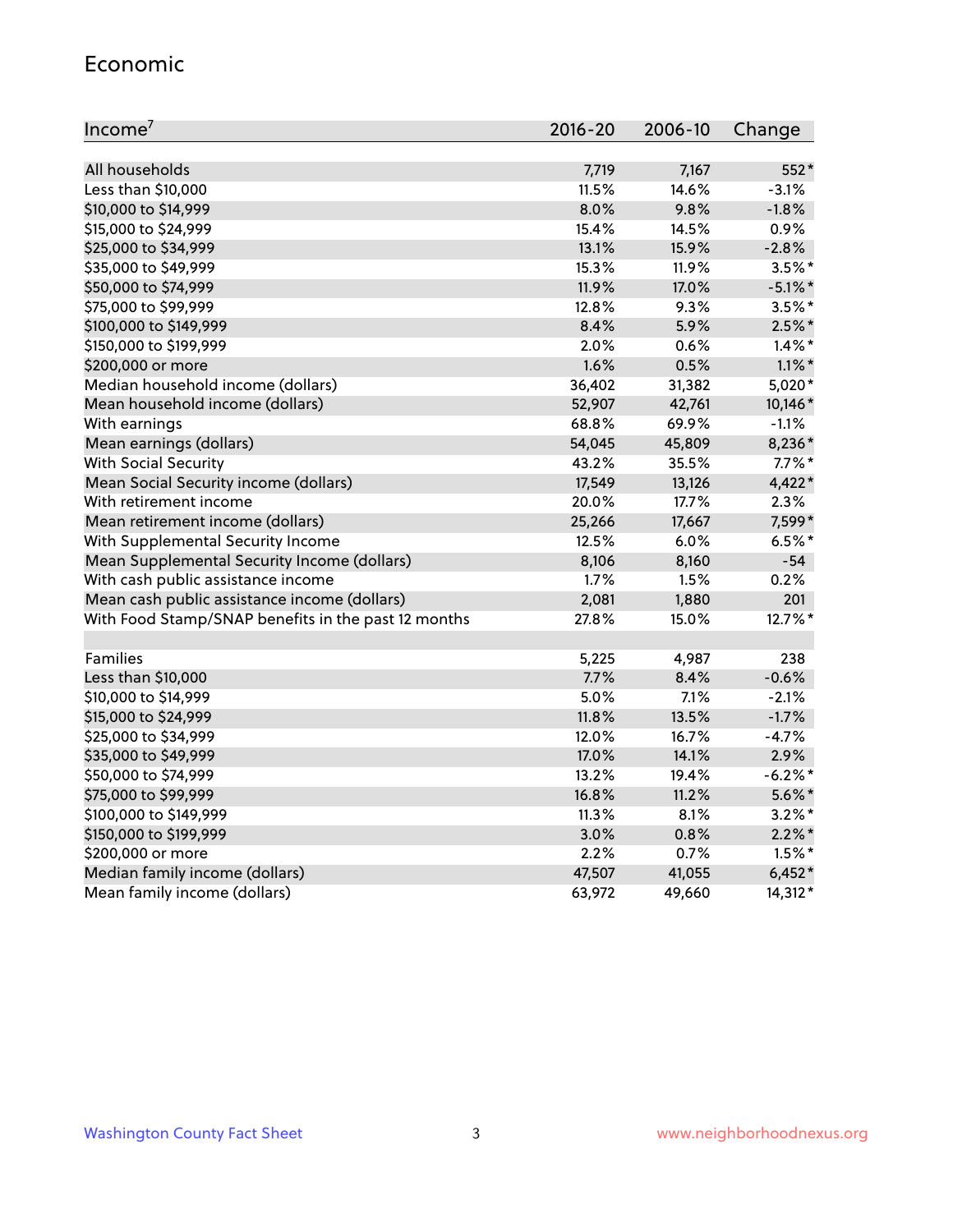#### Economic, continued...

| Income, continued <sup>8</sup>                                        | $2016 - 20$ | 2006-10 | Change      |
|-----------------------------------------------------------------------|-------------|---------|-------------|
|                                                                       |             |         |             |
| Nonfamily households                                                  | 2,494       | 2,180   | 314         |
| Median nonfamily income (dollars)                                     | 18,770      | 15,992  | 2,778       |
| Mean nonfamily income (dollars)                                       | 27,755      | 25,660  | 2,094       |
| Median earnings for workers (dollars)                                 | 30,275      | 22,384  | 7,891*      |
| Median earnings for male full-time, year-round workers                | 41,774      | 35,699  | $6,075*$    |
| (dollars)                                                             |             |         |             |
| Median earnings for female full-time, year-round workers<br>(dollars) | 33,358      | 24,860  | 8,498*      |
| Per capita income (dollars)                                           | 20,535      | 15,033  | $5,501*$    |
|                                                                       |             |         |             |
| Families and People Below Poverty Level <sup>9</sup>                  | $2016 - 20$ | 2006-10 | Change      |
|                                                                       |             |         |             |
| <b>All families</b>                                                   | 17.1%       | 19.0%   | $-1.9%$     |
| With related children under 18 years                                  | 20.6%       | 27.8%   | $-7.2%$     |
| With related children under 5 years only                              | 7.2%        | 36.9%   | $-29.7%$    |
| Married couple families                                               | 5.9%        | 8.8%    | $-2.9%$     |
| With related children under 18 years                                  | 5.8%        | 9.7%    | $-3.9%$     |
| With related children under 5 years only                              | 0.8%        | 0.0%    | 0.8%        |
| Families with female householder, no husband present                  | 36.7%       | 38.8%   | $-2.1%$     |
| With related children under 18 years                                  | 36.3%       | 45.7%   | $-9.3%$     |
| With related children under 5 years only                              | 20.3%       | 41.8%   | $-21.5%$    |
| All people                                                            | 20.8%       | 27.6%   | $-6.8\%$ *  |
| Under 18 years                                                        | 24.7%       | 35.6%   | $-10.9\%$ * |
| Related children under 18 years                                       | 24.5%       | 35.7%   | $-11.2\%$ * |
| Related children under 5 years                                        | 24.8%       | 42.9%   | $-18.1\%$ * |
| Related children 5 to 17 years                                        | 24.4%       | 33.0%   | $-8.6%$     |
| 18 years and over                                                     | 19.6%       | 24.8%   | $-5.2%$ *   |
| 18 to 64 years                                                        | 20.8%       | 26.4%   | $-5.6\%$ *  |
| 65 years and over                                                     | 16.1%       | 18.2%   | $-2.0%$     |
| People in families                                                    | 17.5%       | 23.6%   | $-6.1\%$ *  |
| Unrelated individuals 15 years and over                               | 36.6%       | 47.7%   | $-11.1%$    |
|                                                                       |             |         |             |
| Non-Hispanic white people                                             | 10.0%       | 12.2%   | $-2.1%$     |
| Black or African-American people                                      | 30.0%       | 40.9%   | $-10.9\%$ * |
| Asian people                                                          | 3.5%        | 0.0%    | 3.5%        |
| Hispanic or Latino people                                             | 13.1%       | 62.2%   | $-49.0%$    |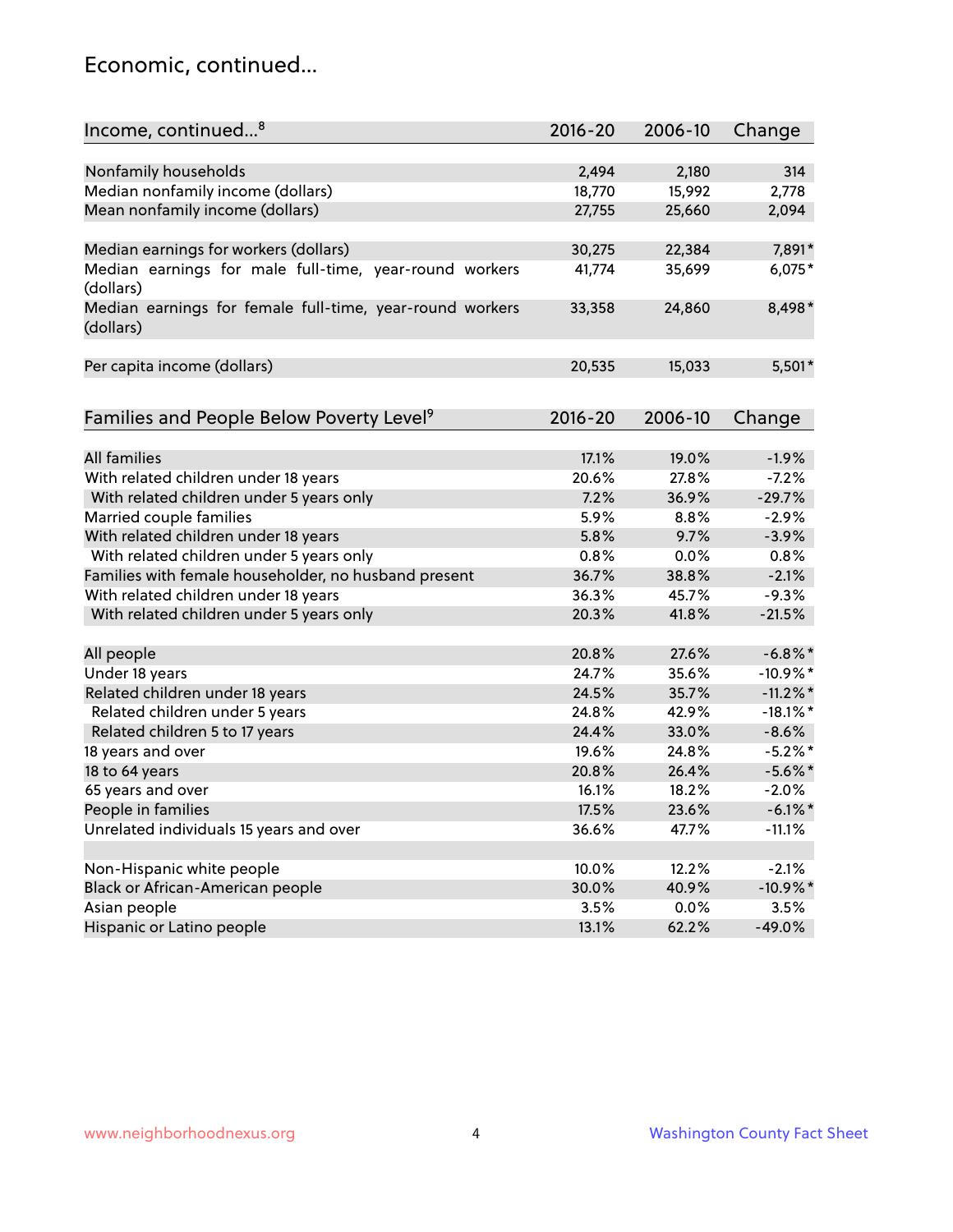# Employment

| Employment Status <sup>10</sup>                                                               | 2010        | 2020    | Change    |
|-----------------------------------------------------------------------------------------------|-------------|---------|-----------|
| In Labor Force                                                                                | 6,931       | 8,124   | 8,124     |
| <b>Unemployment Rate</b>                                                                      | 6.4%        | 14.5%   | $-8.1%$   |
| Industry <sup>11</sup>                                                                        | $2016 - 20$ | 2006-10 | Change    |
| Civilian employed population 16 years and over                                                | 7,338       | 7,404   | $-66$     |
| Agriculture, forestry, fishing and hunting, and mining                                        | 7.3%        | 9.2%    | $-1.8%$   |
| Construction                                                                                  | 5.1%        | 6.8%    | $-1.7%$   |
| Manufacturing                                                                                 | 14.4%       | 12.9%   | 1.5%      |
| Wholesale trade                                                                               | 0.9%        | 1.5%    | $-0.6%$   |
| Retail trade                                                                                  | 10.2%       | 11.9%   | $-1.6%$   |
| Transportation and warehousing, and utilities                                                 | 9.8%        | 8.7%    | 1.1%      |
| Information                                                                                   | 0.6%        | 1.9%    | $-1.3%$   |
| Finance and insurance, and real estate and rental and leasing                                 | 4.9%        | 2.6%    | $2.4\%$ * |
| Professional, scientific, and management, and administrative<br>and waste management services | 3.0%        | 3.3%    | $-0.3%$   |
| Educational services, and health care and social assistance                                   | 22.1%       | 23.7%   | $-1.6%$   |
| Arts, entertainment, and recreation, and accommodation and<br>food services                   | 6.1%        | 5.4%    | 0.6%      |
| Other services, except public administration                                                  | 4.6%        | 5.3%    | $-0.7%$   |
| <b>Public administration</b>                                                                  | 10.9%       | 6.8%    | 4.1%*     |
| Occupation <sup>12</sup>                                                                      | $2016 - 20$ | 2006-10 | Change    |
|                                                                                               |             |         |           |
| Civilian employed population 16 years and over                                                | 7,338       | 7,404   | $-66$     |
| Management, business, science, and arts occupations                                           | 27.5%       | 23.9%   | 3.6%      |
| Service occupations                                                                           | 17.9%       | 21.8%   | $-3.8%$   |
| Sales and office occupations                                                                  | 19.2%       | 24.8%   | $-5.7%$ * |
| Natural<br>resources,<br>construction,<br>and<br>maintenance<br>occupations                   | 11.9%       | 11.3%   | 0.6%      |
| Production, transportation, and material moving occupations                                   | 23.5%       | 18.2%   | $5.3\%$ * |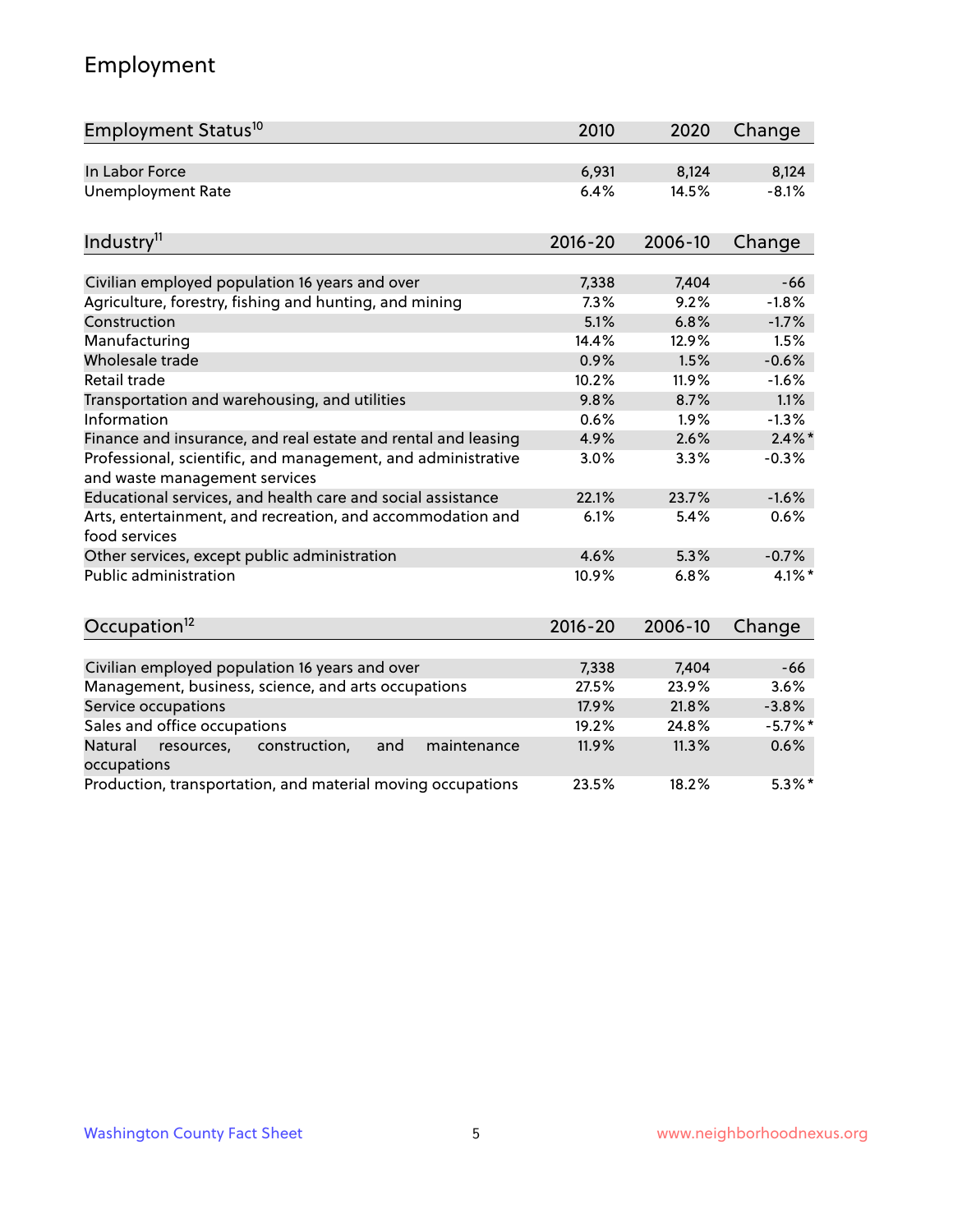# Employment, continued...

| Class of Worker <sup>13</sup>                          | $2016 - 20$    | 2006-10        | Change  |
|--------------------------------------------------------|----------------|----------------|---------|
| Civilian employed population 16 years and over         | 7,338          | 7,404          | $-66$   |
| Private wage and salary workers                        | 74.0%          | 75.8%          | $-1.8%$ |
| Government workers                                     | 22.4%          | 20.0%          | 2.3%    |
| Self-employed in own not incorporated business workers | 3.6%           | 3.8%           | $-0.3%$ |
| Unpaid family workers                                  | 0.0%           | 0.4%           | $-0.3%$ |
|                                                        |                |                |         |
| Job Flows <sup>14</sup>                                | 2019           | 2010           | Change  |
| Total Jobs in county                                   | 6,356          | 6,711          | $-355$  |
| Held by residents of county                            | 52.0%          | 54.1%          | $-2.2%$ |
| Held by non-residents of county                        | 48.0%          | 45.9%          | 2.2%    |
|                                                        |                |                |         |
| Jobs by Industry Sector <sup>15</sup>                  | 2019           | 2010           | Change  |
| Total Jobs in county                                   | 6,356          | 6,711          | $-355$  |
| Goods Producing sectors                                | 16.0%          | 13.2%          | 2.9%    |
| Trade, Transportation, and Utilities sectors           | 26.5%          | 25.3%          | 1.2%    |
| All Other Services sectors                             | 57.5%          | 61.5%          | $-4.0%$ |
|                                                        |                |                |         |
| Total Jobs in county held by county residents          | 3,302          | 3,633          | $-331$  |
| <b>Goods Producing sectors</b>                         | 17.5%          | 14.8%          | 2.7%    |
| Trade, Transportation, and Utilities sectors           | 19.9%          | 17.3%          | 2.6%    |
| All Other Services sectors                             | 62.5%          | 67.8%          | $-5.3%$ |
| Jobs by Earnings <sup>16</sup>                         | 2019           | 2010           | Change  |
|                                                        |                |                |         |
| Total Jobs in county                                   | 6,356          | 6,711          | $-355$  |
| Jobs with earnings \$1250/month or less                | 25.8%          | 26.0%          | $-0.2%$ |
| Jobs with earnings \$1251/month to \$3333/month        | 36.4%          | 46.1%          | $-9.6%$ |
| Jobs with earnings greater than \$3333/month           | 37.8%          | 27.9%          | 9.9%    |
| Total Jobs in county held by county residents          | 3,302          | 3,633          | $-331$  |
| Jobs with earnings \$1250/month or less                | 27.7%          | 28.6%          | $-0.9%$ |
| Jobs with earnings \$1251/month to \$3333/month        | 37.1%          | 43.9%          | -6.8%   |
| Jobs with earnings greater than \$3333/month           | 35.2%          | 27.5%          | 7.8%    |
|                                                        |                |                |         |
| Jobs by Age of Worker <sup>17</sup>                    | 2019           | 2010           | Change  |
| Total Jobs in county                                   |                |                |         |
| Jobs with workers age 29 or younger                    | 6,356<br>18.0% | 6,711<br>17.6% | $-355$  |
|                                                        |                |                | 0.4%    |
| Jobs with workers age 30 to 54                         | 54.1%          | 63.2%          | $-9.1%$ |
| Jobs with workers age 55 or older                      | 28.0%          | 19.3%          | 8.7%    |
| Total Jobs in county held by county residents          | 3,302          | 3,633          | $-331$  |
| Jobs with workers age 29 or younger                    | 15.5%          | 15.9%          | $-0.4%$ |
| Jobs with workers age 30 to 54                         | 54.6%          | 62.8%          | $-8.1%$ |
| Jobs with workers age 55 or older                      | 29.8%          | 21.3%          | 8.5%    |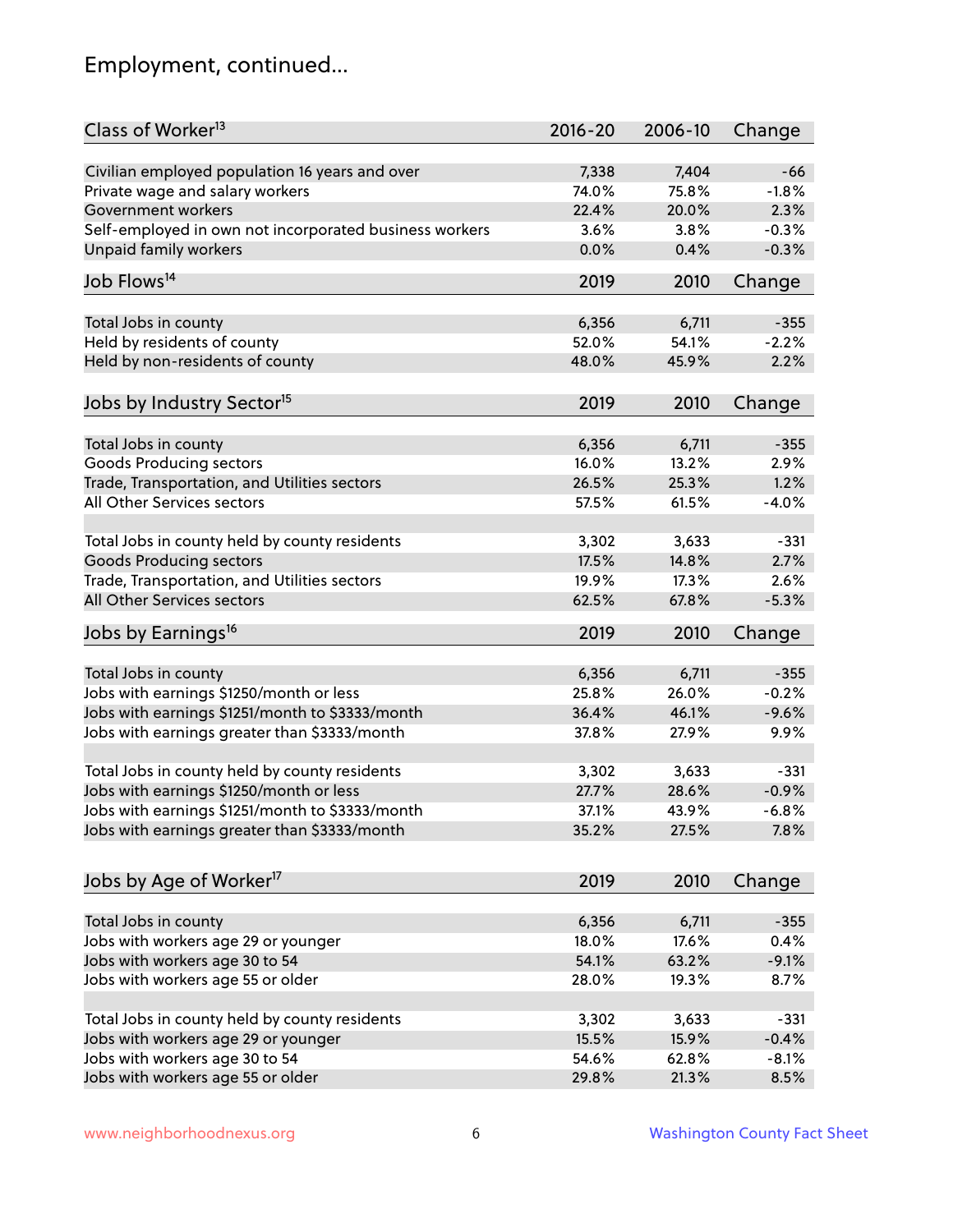#### Education

| Early Learning <sup>18</sup>                        |               |              | 2022         |
|-----------------------------------------------------|---------------|--------------|--------------|
| Licensed Capacity of Early Learning Centers         |               |              | 815          |
| Licenced capacity per 1,000 children ages 0-4       |               |              | 737.6        |
| School Enrollment <sup>19</sup>                     | 2022          | 2010         | Change       |
|                                                     |               |              |              |
| <b>Enrolled in Public School</b>                    | 2,941         | 3,253        | $-312$       |
| White                                               | 27.2%         | 30.0%        | $-2.7%$      |
| <b>Black or African-American</b>                    | 67.1%<br>0.4% | 65.8%        | 1.3%         |
| Asian                                               |               | 0.0%         | 0.4%         |
| <b>Native American</b><br>Pacific Islander          | 0.1%<br>0.0%  | 0.0%         | 0.1%         |
| <b>Biracial or Multi-Racial</b>                     | 3.2%          | 0.0%<br>2.2% | 0.0%<br>1.0% |
|                                                     |               |              |              |
| Hispanic or Latino                                  | $1.9\%$       | 0.0%         | 1.9%         |
| Georgia Milestones: 3rd Grade Reading <sup>20</sup> |               |              | 2019         |
| Number of Students Tested                           |               |              | 240          |
| Proficient or Distinguished                         |               |              | 30.0%        |
|                                                     |               |              |              |
| Georgia Milestones: 8th Grade Math <sup>21</sup>    |               |              | 2019         |
| Number of Students Tested                           |               |              | 224          |
| Proficient or Distinguished                         |               |              | 28.6%        |
| Graduation Rates <sup>22</sup>                      | 2021          | 2012         | Change       |
|                                                     |               |              |              |
| Cohort                                              | 222           | 276          | $-54$        |
| <b>High School Graduation Rate</b>                  | 93.2%         | 81.5%        | 11.7%        |
| Educational Attainment <sup>23</sup>                | $2016 - 20$   | 2006-10      | Change       |
| Population 25 years and over                        | 14,287        | 14,046       | $241*$       |
| Less than 9th grade                                 | 4.8%          | 9.3%         | $-4.6\%$ *   |
| 9th to 12th grade, no diploma                       | 11.1%         | 15.8%        | $-4.7\%$ *   |
| High school graduate (includes equivalency)         | 46.5%         | 42.5%        | 4.0%*        |
| Some college, no degree                             | 16.4%         | 18.7%        | $-2.4%$      |
| Associate's degree                                  | 6.2%          | 2.9%         | $3.2\%$ *    |
| Bachelor's degree                                   | 10.1%         | 7.1%         | $3.1\%$ *    |
| Graduate or professional degree                     | 5.0%          | 3.6%         | $1.4\%$ *    |
|                                                     |               |              |              |
| Percent high school graduate or higher              | 84.1%         | 74.8%        | $9.3\%*$     |
| Percent bachelor's degree or higher                 | 15.1%         | 10.7%        | 4.4%*        |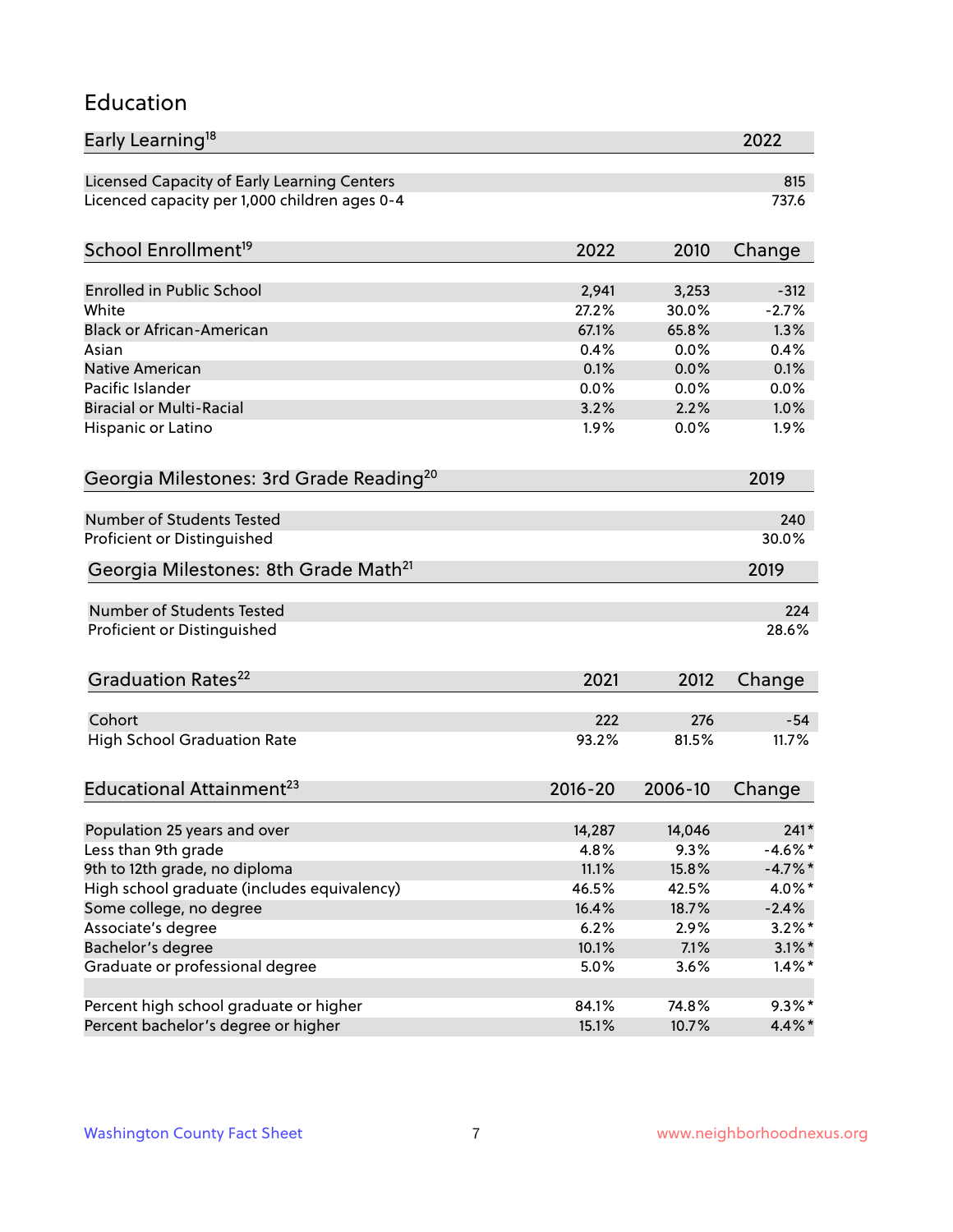#### Housing

| <b>Total households</b><br>7,167<br>552*<br>7,719<br>Family households (families)<br>67.7%<br>69.6%<br>$-1.9%$<br>$-4.1%$<br>With own children under 18 years<br>25.5%<br>29.7%<br>Married-couple family<br>$-5.4\%$ *<br>40.0%<br>45.4%<br>With own children of the householder under 18 years<br>14.1%<br>15.4%<br>$-1.2%$<br>Male householder, no wife present, family<br>$2.4\%$ *<br>5.7%<br>3.2%<br>With own children of the householder under 18 years<br>1.3%<br>1.1%<br>0.2%<br>Female householder, no husband present, family<br>22.0%<br>1.1%<br>21.0%<br>With own children of the householder under 18 years<br>10.1%<br>$-3.1%$<br>13.2%<br>Nonfamily households<br>1.9%<br>32.3%<br>30.4%<br>Householder living alone<br>28.2%<br>0.2%<br>28.0%<br>65 years and over<br>14.2%<br>12.9%<br>1.3%<br>33.4%<br>33.7%<br>$-0.3%$<br>Households with one or more people under 18 years<br>Households with one or more people 65 years and over<br>35.5%<br>28.9%<br>$6.6\%$ *<br>Average household size<br>2.68<br>$-0.31*$<br>2.37<br>Average family size<br>2.90<br>3.30<br>$-0.40*$<br>Housing Occupancy <sup>25</sup><br>2016-20<br>2006-10<br>Change<br>Total housing units<br>9,397<br>8,973<br>424*<br>Occupied housing units<br>82.1%<br>79.9%<br>2.3%<br>Vacant housing units<br>17.9%<br>20.1%<br>$-2.3%$<br>3.4<br>1.5<br>$1.9*$<br>Homeowner vacancy rate<br>6.4<br>Rental vacancy rate<br>4.4<br>$-2.1$<br>Units in Structure <sup>26</sup><br>$2016 - 20$<br>2006-10<br>Change<br>9,397<br>8,973<br>$424*$<br>Total housing units<br>1-unit, detached<br>59.8%<br>62.8%<br>$-3.1%$<br>1-unit, attached<br>0.3%<br>0.7%<br>$-0.4%$<br>2.3%<br>0.9%<br>$1.4\%$ *<br>2 units<br>3 or 4 units<br>2.5%<br>2.7%<br>$-0.2%$<br>$1.4\%$ *<br>5 to 9 units<br>2.5%<br>1.1%<br>10 to 19 units<br>0.1%<br>0.0%<br>0.1%<br>1.0%<br>20 or more units<br>0.5%<br>$-0.5%$<br>Mobile home<br>31.9%<br>30.7%<br>1.3% | Households by Type <sup>24</sup> | 2016-20 | 2006-10 | Change  |
|---------------------------------------------------------------------------------------------------------------------------------------------------------------------------------------------------------------------------------------------------------------------------------------------------------------------------------------------------------------------------------------------------------------------------------------------------------------------------------------------------------------------------------------------------------------------------------------------------------------------------------------------------------------------------------------------------------------------------------------------------------------------------------------------------------------------------------------------------------------------------------------------------------------------------------------------------------------------------------------------------------------------------------------------------------------------------------------------------------------------------------------------------------------------------------------------------------------------------------------------------------------------------------------------------------------------------------------------------------------------------------------------------------------------------------------------------------------------------------------------------------------------------------------------------------------------------------------------------------------------------------------------------------------------------------------------------------------------------------------------------------------------------------------------------------------------------------------------------------------------------------------------------------------------------|----------------------------------|---------|---------|---------|
|                                                                                                                                                                                                                                                                                                                                                                                                                                                                                                                                                                                                                                                                                                                                                                                                                                                                                                                                                                                                                                                                                                                                                                                                                                                                                                                                                                                                                                                                                                                                                                                                                                                                                                                                                                                                                                                                                                                           |                                  |         |         |         |
|                                                                                                                                                                                                                                                                                                                                                                                                                                                                                                                                                                                                                                                                                                                                                                                                                                                                                                                                                                                                                                                                                                                                                                                                                                                                                                                                                                                                                                                                                                                                                                                                                                                                                                                                                                                                                                                                                                                           |                                  |         |         |         |
|                                                                                                                                                                                                                                                                                                                                                                                                                                                                                                                                                                                                                                                                                                                                                                                                                                                                                                                                                                                                                                                                                                                                                                                                                                                                                                                                                                                                                                                                                                                                                                                                                                                                                                                                                                                                                                                                                                                           |                                  |         |         |         |
|                                                                                                                                                                                                                                                                                                                                                                                                                                                                                                                                                                                                                                                                                                                                                                                                                                                                                                                                                                                                                                                                                                                                                                                                                                                                                                                                                                                                                                                                                                                                                                                                                                                                                                                                                                                                                                                                                                                           |                                  |         |         |         |
|                                                                                                                                                                                                                                                                                                                                                                                                                                                                                                                                                                                                                                                                                                                                                                                                                                                                                                                                                                                                                                                                                                                                                                                                                                                                                                                                                                                                                                                                                                                                                                                                                                                                                                                                                                                                                                                                                                                           |                                  |         |         |         |
|                                                                                                                                                                                                                                                                                                                                                                                                                                                                                                                                                                                                                                                                                                                                                                                                                                                                                                                                                                                                                                                                                                                                                                                                                                                                                                                                                                                                                                                                                                                                                                                                                                                                                                                                                                                                                                                                                                                           |                                  |         |         |         |
|                                                                                                                                                                                                                                                                                                                                                                                                                                                                                                                                                                                                                                                                                                                                                                                                                                                                                                                                                                                                                                                                                                                                                                                                                                                                                                                                                                                                                                                                                                                                                                                                                                                                                                                                                                                                                                                                                                                           |                                  |         |         |         |
|                                                                                                                                                                                                                                                                                                                                                                                                                                                                                                                                                                                                                                                                                                                                                                                                                                                                                                                                                                                                                                                                                                                                                                                                                                                                                                                                                                                                                                                                                                                                                                                                                                                                                                                                                                                                                                                                                                                           |                                  |         |         |         |
|                                                                                                                                                                                                                                                                                                                                                                                                                                                                                                                                                                                                                                                                                                                                                                                                                                                                                                                                                                                                                                                                                                                                                                                                                                                                                                                                                                                                                                                                                                                                                                                                                                                                                                                                                                                                                                                                                                                           |                                  |         |         |         |
|                                                                                                                                                                                                                                                                                                                                                                                                                                                                                                                                                                                                                                                                                                                                                                                                                                                                                                                                                                                                                                                                                                                                                                                                                                                                                                                                                                                                                                                                                                                                                                                                                                                                                                                                                                                                                                                                                                                           |                                  |         |         |         |
|                                                                                                                                                                                                                                                                                                                                                                                                                                                                                                                                                                                                                                                                                                                                                                                                                                                                                                                                                                                                                                                                                                                                                                                                                                                                                                                                                                                                                                                                                                                                                                                                                                                                                                                                                                                                                                                                                                                           |                                  |         |         |         |
|                                                                                                                                                                                                                                                                                                                                                                                                                                                                                                                                                                                                                                                                                                                                                                                                                                                                                                                                                                                                                                                                                                                                                                                                                                                                                                                                                                                                                                                                                                                                                                                                                                                                                                                                                                                                                                                                                                                           |                                  |         |         |         |
|                                                                                                                                                                                                                                                                                                                                                                                                                                                                                                                                                                                                                                                                                                                                                                                                                                                                                                                                                                                                                                                                                                                                                                                                                                                                                                                                                                                                                                                                                                                                                                                                                                                                                                                                                                                                                                                                                                                           |                                  |         |         |         |
|                                                                                                                                                                                                                                                                                                                                                                                                                                                                                                                                                                                                                                                                                                                                                                                                                                                                                                                                                                                                                                                                                                                                                                                                                                                                                                                                                                                                                                                                                                                                                                                                                                                                                                                                                                                                                                                                                                                           |                                  |         |         |         |
|                                                                                                                                                                                                                                                                                                                                                                                                                                                                                                                                                                                                                                                                                                                                                                                                                                                                                                                                                                                                                                                                                                                                                                                                                                                                                                                                                                                                                                                                                                                                                                                                                                                                                                                                                                                                                                                                                                                           |                                  |         |         |         |
|                                                                                                                                                                                                                                                                                                                                                                                                                                                                                                                                                                                                                                                                                                                                                                                                                                                                                                                                                                                                                                                                                                                                                                                                                                                                                                                                                                                                                                                                                                                                                                                                                                                                                                                                                                                                                                                                                                                           |                                  |         |         |         |
|                                                                                                                                                                                                                                                                                                                                                                                                                                                                                                                                                                                                                                                                                                                                                                                                                                                                                                                                                                                                                                                                                                                                                                                                                                                                                                                                                                                                                                                                                                                                                                                                                                                                                                                                                                                                                                                                                                                           |                                  |         |         |         |
|                                                                                                                                                                                                                                                                                                                                                                                                                                                                                                                                                                                                                                                                                                                                                                                                                                                                                                                                                                                                                                                                                                                                                                                                                                                                                                                                                                                                                                                                                                                                                                                                                                                                                                                                                                                                                                                                                                                           |                                  |         |         |         |
|                                                                                                                                                                                                                                                                                                                                                                                                                                                                                                                                                                                                                                                                                                                                                                                                                                                                                                                                                                                                                                                                                                                                                                                                                                                                                                                                                                                                                                                                                                                                                                                                                                                                                                                                                                                                                                                                                                                           |                                  |         |         |         |
|                                                                                                                                                                                                                                                                                                                                                                                                                                                                                                                                                                                                                                                                                                                                                                                                                                                                                                                                                                                                                                                                                                                                                                                                                                                                                                                                                                                                                                                                                                                                                                                                                                                                                                                                                                                                                                                                                                                           |                                  |         |         |         |
|                                                                                                                                                                                                                                                                                                                                                                                                                                                                                                                                                                                                                                                                                                                                                                                                                                                                                                                                                                                                                                                                                                                                                                                                                                                                                                                                                                                                                                                                                                                                                                                                                                                                                                                                                                                                                                                                                                                           |                                  |         |         |         |
|                                                                                                                                                                                                                                                                                                                                                                                                                                                                                                                                                                                                                                                                                                                                                                                                                                                                                                                                                                                                                                                                                                                                                                                                                                                                                                                                                                                                                                                                                                                                                                                                                                                                                                                                                                                                                                                                                                                           |                                  |         |         |         |
|                                                                                                                                                                                                                                                                                                                                                                                                                                                                                                                                                                                                                                                                                                                                                                                                                                                                                                                                                                                                                                                                                                                                                                                                                                                                                                                                                                                                                                                                                                                                                                                                                                                                                                                                                                                                                                                                                                                           |                                  |         |         |         |
|                                                                                                                                                                                                                                                                                                                                                                                                                                                                                                                                                                                                                                                                                                                                                                                                                                                                                                                                                                                                                                                                                                                                                                                                                                                                                                                                                                                                                                                                                                                                                                                                                                                                                                                                                                                                                                                                                                                           |                                  |         |         |         |
|                                                                                                                                                                                                                                                                                                                                                                                                                                                                                                                                                                                                                                                                                                                                                                                                                                                                                                                                                                                                                                                                                                                                                                                                                                                                                                                                                                                                                                                                                                                                                                                                                                                                                                                                                                                                                                                                                                                           |                                  |         |         |         |
|                                                                                                                                                                                                                                                                                                                                                                                                                                                                                                                                                                                                                                                                                                                                                                                                                                                                                                                                                                                                                                                                                                                                                                                                                                                                                                                                                                                                                                                                                                                                                                                                                                                                                                                                                                                                                                                                                                                           |                                  |         |         |         |
|                                                                                                                                                                                                                                                                                                                                                                                                                                                                                                                                                                                                                                                                                                                                                                                                                                                                                                                                                                                                                                                                                                                                                                                                                                                                                                                                                                                                                                                                                                                                                                                                                                                                                                                                                                                                                                                                                                                           |                                  |         |         |         |
|                                                                                                                                                                                                                                                                                                                                                                                                                                                                                                                                                                                                                                                                                                                                                                                                                                                                                                                                                                                                                                                                                                                                                                                                                                                                                                                                                                                                                                                                                                                                                                                                                                                                                                                                                                                                                                                                                                                           |                                  |         |         |         |
|                                                                                                                                                                                                                                                                                                                                                                                                                                                                                                                                                                                                                                                                                                                                                                                                                                                                                                                                                                                                                                                                                                                                                                                                                                                                                                                                                                                                                                                                                                                                                                                                                                                                                                                                                                                                                                                                                                                           |                                  |         |         |         |
|                                                                                                                                                                                                                                                                                                                                                                                                                                                                                                                                                                                                                                                                                                                                                                                                                                                                                                                                                                                                                                                                                                                                                                                                                                                                                                                                                                                                                                                                                                                                                                                                                                                                                                                                                                                                                                                                                                                           |                                  |         |         |         |
|                                                                                                                                                                                                                                                                                                                                                                                                                                                                                                                                                                                                                                                                                                                                                                                                                                                                                                                                                                                                                                                                                                                                                                                                                                                                                                                                                                                                                                                                                                                                                                                                                                                                                                                                                                                                                                                                                                                           |                                  |         |         |         |
|                                                                                                                                                                                                                                                                                                                                                                                                                                                                                                                                                                                                                                                                                                                                                                                                                                                                                                                                                                                                                                                                                                                                                                                                                                                                                                                                                                                                                                                                                                                                                                                                                                                                                                                                                                                                                                                                                                                           |                                  |         |         |         |
|                                                                                                                                                                                                                                                                                                                                                                                                                                                                                                                                                                                                                                                                                                                                                                                                                                                                                                                                                                                                                                                                                                                                                                                                                                                                                                                                                                                                                                                                                                                                                                                                                                                                                                                                                                                                                                                                                                                           |                                  |         |         |         |
|                                                                                                                                                                                                                                                                                                                                                                                                                                                                                                                                                                                                                                                                                                                                                                                                                                                                                                                                                                                                                                                                                                                                                                                                                                                                                                                                                                                                                                                                                                                                                                                                                                                                                                                                                                                                                                                                                                                           |                                  |         |         |         |
|                                                                                                                                                                                                                                                                                                                                                                                                                                                                                                                                                                                                                                                                                                                                                                                                                                                                                                                                                                                                                                                                                                                                                                                                                                                                                                                                                                                                                                                                                                                                                                                                                                                                                                                                                                                                                                                                                                                           |                                  |         |         |         |
|                                                                                                                                                                                                                                                                                                                                                                                                                                                                                                                                                                                                                                                                                                                                                                                                                                                                                                                                                                                                                                                                                                                                                                                                                                                                                                                                                                                                                                                                                                                                                                                                                                                                                                                                                                                                                                                                                                                           | Boat, RV, van, etc.              | 0.0%    | 0.0%    | $-0.0%$ |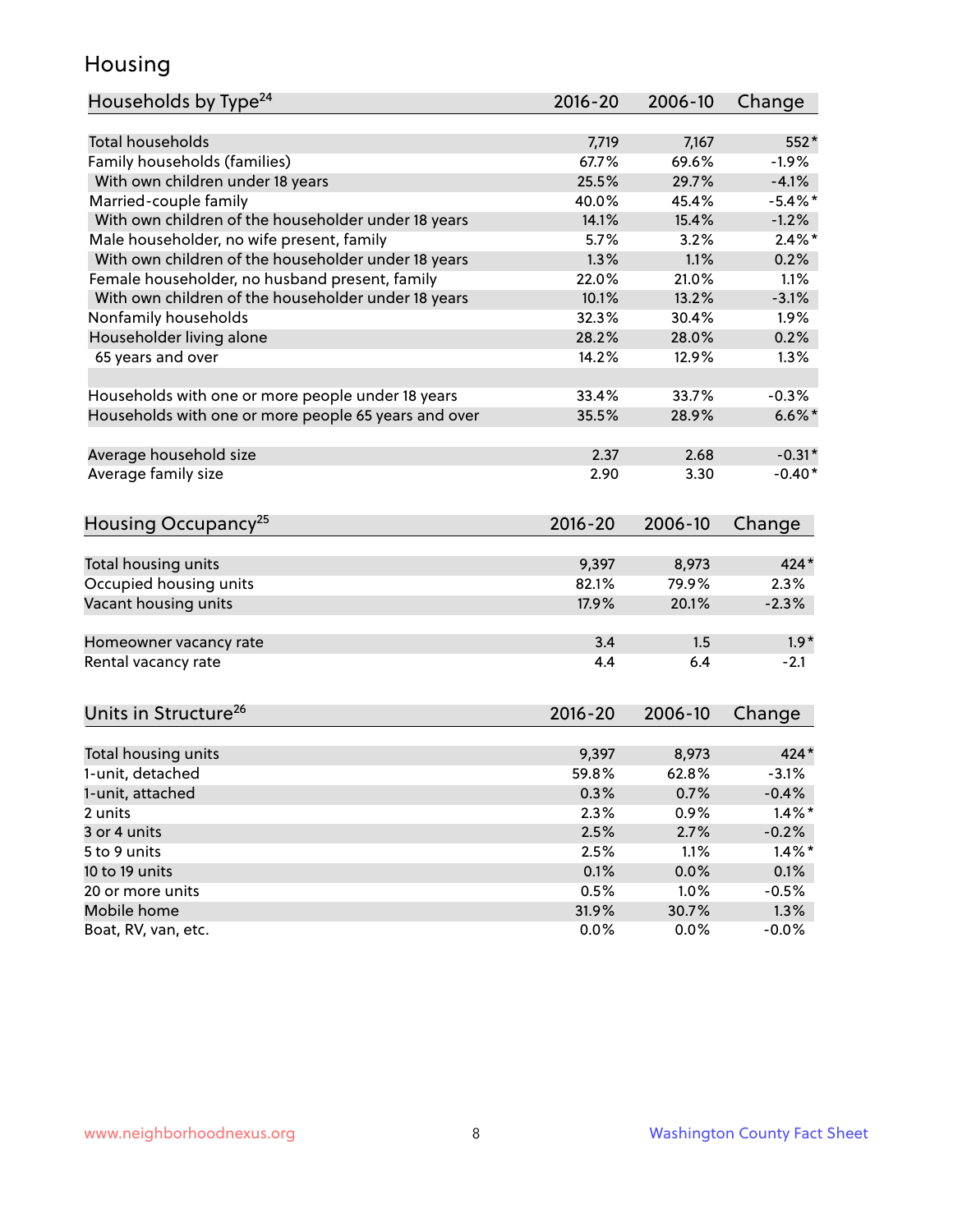# Housing, Continued...

| Year Structure Built <sup>27</sup>             | 2016-20        | 2006-10        | Change             |
|------------------------------------------------|----------------|----------------|--------------------|
| Total housing units                            | 9,397          | 8,973          | 424*               |
| Built 2014 or later                            | 2.6%           | (X)            | (X)                |
| Built 2010 to 2013                             | 1.8%           | (X)            | (X)                |
| Built 2000 to 2009                             | 15.9%          | 6.5%           | $9.4\%$ *          |
| Built 1990 to 1999                             | 19.3%          | 20.6%          | $-1.3%$            |
| Built 1980 to 1989                             | 14.9%          | 17.2%          | $-2.3%$            |
| Built 1970 to 1979                             | 15.0%          | 16.3%          | $-1.3%$            |
| Built 1960 to 1969                             | 9.5%           | 11.1%          | $-1.6%$            |
| Built 1950 to 1959                             | 8.4%           | 9.3%           | $-1.0%$            |
| Built 1940 to 1949                             | 4.2%           | 5.7%           | $-1.6%$            |
| Built 1939 or earlier                          | 8.4%           | 13.2%          | $-4.8\%$ *         |
| Housing Tenure <sup>28</sup>                   | $2016 - 20$    | 2006-10        | Change             |
|                                                |                |                |                    |
| Occupied housing units<br>Owner-occupied       | 7,719<br>66.7% | 7,167<br>71.8% | 552*<br>$-5.1\%$ * |
| Renter-occupied                                | 33.3%          | 28.2%          | 5.1%               |
|                                                |                |                |                    |
| Average household size of owner-occupied unit  | 2.35           | 2.69           | $-0.34*$           |
| Average household size of renter-occupied unit | 2.42           | 2.64           | $-0.22*$           |
| Residence 1 Year Ago <sup>29</sup>             | 2016-20        | 2006-10        | Change             |
| Population 1 year and over                     | 20,079         | 20,883         | $-804*$            |
| Same house                                     | 84.0%          | 89.8%          | $-5.8\%$ *         |
| Different house in the U.S.                    | 15.6%          | 10.1%          | $5.5\%$ *          |
| Same county                                    | 7.7%           | 5.3%           | 2.4%               |
| Different county                               | 7.9%           | 4.9%           | $3.1\%$ *          |
| Same state                                     | 6.9%           | 4.5%           | $2.4\%$ *          |
| Different state                                | 1.1%           | 0.4%           | $0.7\%$ *          |
| Abroad                                         | 0.4%           | 0.1%           | $0.3\%$ *          |
| Value of Housing Unit <sup>30</sup>            | $2016 - 20$    | 2006-10        | Change             |
| Owner-occupied units                           | 5,147          | 5,145          | $2^{\circ}$        |
| Less than \$50,000                             | 24.8%          | 30.1%          | $-5.4%$            |
| \$50,000 to \$99,999                           | 28.2%          | 36.8%          | $-8.5%$ *          |
| \$100,000 to \$149,999                         | 22.3%          | 13.4%          | $8.8\%$ *          |
| \$150,000 to \$199,999                         | 10.0%          | 9.2%           | 0.8%               |
| \$200,000 to \$299,999                         | 8.0%           | 6.2%           | 1.8%               |
| \$300,000 to \$499,999                         | 5.2%           | 3.2%           | 2.0%               |
| \$500,000 to \$999,999                         | 1.1%           | 1.0%           | 0.1%               |
| \$1,000,000 or more                            | 0.5%           | 0.2%           | 0.3%               |
| Median (dollars)                               | 92,500         | 77,500         | 15,000*            |
| Mortgage Status <sup>31</sup>                  | $2016 - 20$    | 2006-10        | Change             |
| Owner-occupied units                           | 5,147          | 5,145          | $2^{\circ}$        |
| Housing units with a mortgage                  | 41.9%          | 44.5%          | $-2.5%$            |
|                                                |                |                |                    |
| Housing units without a mortgage               | 58.1%          | 55.5%          | 2.5%               |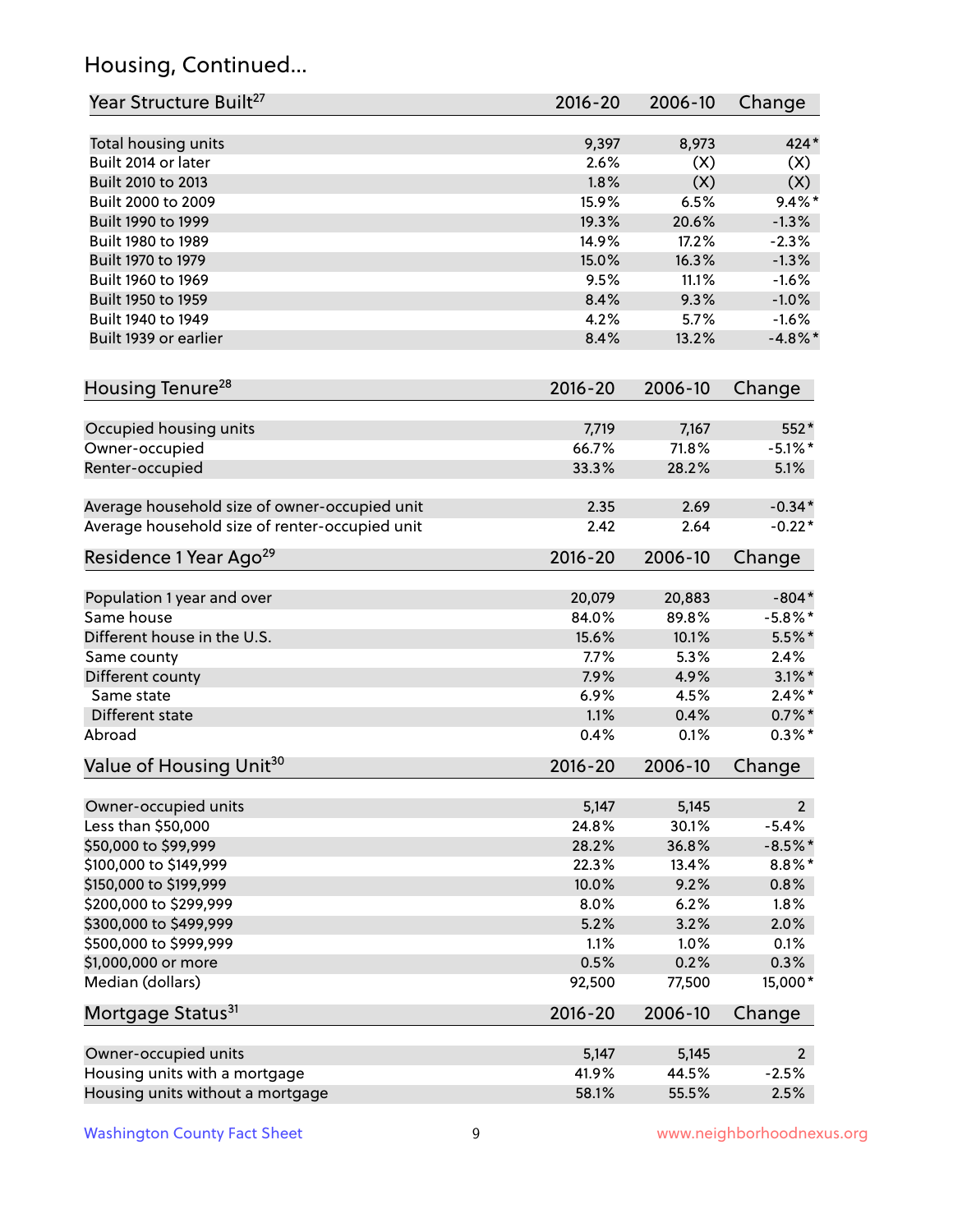# Housing, Continued...

| Selected Monthly Owner Costs <sup>32</sup>                                            | 2016-20     | 2006-10 | Change      |
|---------------------------------------------------------------------------------------|-------------|---------|-------------|
| Housing units with a mortgage                                                         | 2,158       | 2,287   | $-129$      |
| Less than \$300                                                                       | 0.0%        | 0.0%    | 0.0%        |
| \$300 to \$499                                                                        | 0.6%        | 4.5%    | $-3.9\%$ *  |
| \$500 to \$999                                                                        | 42.1%       | 50.2%   | $-8.2%$     |
| \$1,000 to \$1,499                                                                    | 32.2%       | 25.0%   | 7.1%        |
| \$1,500 to \$1,999                                                                    | 13.2%       | 13.6%   | $-0.4%$     |
| \$2,000 to \$2,999                                                                    | 10.1%       | 6.1%    | 3.9%        |
| \$3,000 or more                                                                       | 1.9%        | 0.5%    | $1.4\%$ *   |
| Median (dollars)                                                                      | 1,134       | 947     | 187*        |
|                                                                                       |             |         |             |
| Housing units without a mortgage                                                      | 2,989       | 2,858   | 131         |
| Less than \$150                                                                       | 1.3%        | 7.7%    | $-6.5%$ *   |
| \$150 to \$249                                                                        | 8.8%        | 20.7%   | $-11.9%$ *  |
| \$250 to \$349                                                                        | 20.6%       | 22.3%   | $-1.6%$     |
| \$350 to \$499                                                                        | 38.9%       | 26.4%   | 12.6%*      |
| \$500 to \$699                                                                        | 17.6%       | 19.5%   | $-1.8%$     |
| \$700 or more                                                                         | 12.8%       | 3.5%    | $9.3\%$ *   |
| Median (dollars)                                                                      | 428         | 348     | $80*$       |
| Selected Monthly Owner Costs as a Percentage of<br>Household Income <sup>33</sup>     | $2016 - 20$ | 2006-10 | Change      |
| Housing units with a mortgage (excluding units where<br>SMOCAPI cannot be computed)   | 2,138       | 2,287   | $-149$      |
| Less than 20.0 percent                                                                | 43.8%       | 39.8%   | 3.9%        |
| 20.0 to 24.9 percent                                                                  | 15.9%       | 13.2%   | 2.6%        |
| 25.0 to 29.9 percent                                                                  | 5.2%        | 8.7%    | $-3.5%$     |
| 30.0 to 34.9 percent                                                                  | 6.7%        | 9.1%    | $-2.4%$     |
| 35.0 percent or more                                                                  | 28.5%       | 29.2%   | $-0.7%$     |
| Not computed                                                                          | 20          | 0       | 20          |
| Housing unit without a mortgage (excluding units where<br>SMOCAPI cannot be computed) | 2,954       | 2,823   | 131         |
| Less than 10.0 percent                                                                | 30.6%       | 39.6%   | $-9.0\%$ *  |
| 10.0 to 14.9 percent                                                                  | 22.9%       | 16.3%   | $6.6\%*$    |
| 15.0 to 19.9 percent                                                                  | 11.1%       | 11.5%   | $-0.4%$     |
| 20.0 to 24.9 percent                                                                  | 9.0%        | 10.2%   | $-1.2%$     |
| 25.0 to 29.9 percent                                                                  | 12.3%       | 2.3%    | 10.0%*      |
| 30.0 to 34.9 percent                                                                  | 0.9%        | 5.5%    | $-4.5%$ *   |
| 35.0 percent or more                                                                  | 13.2%       | 14.6%   | $-1.5%$     |
| Not computed                                                                          | 35          | 35      | $\mathbf 0$ |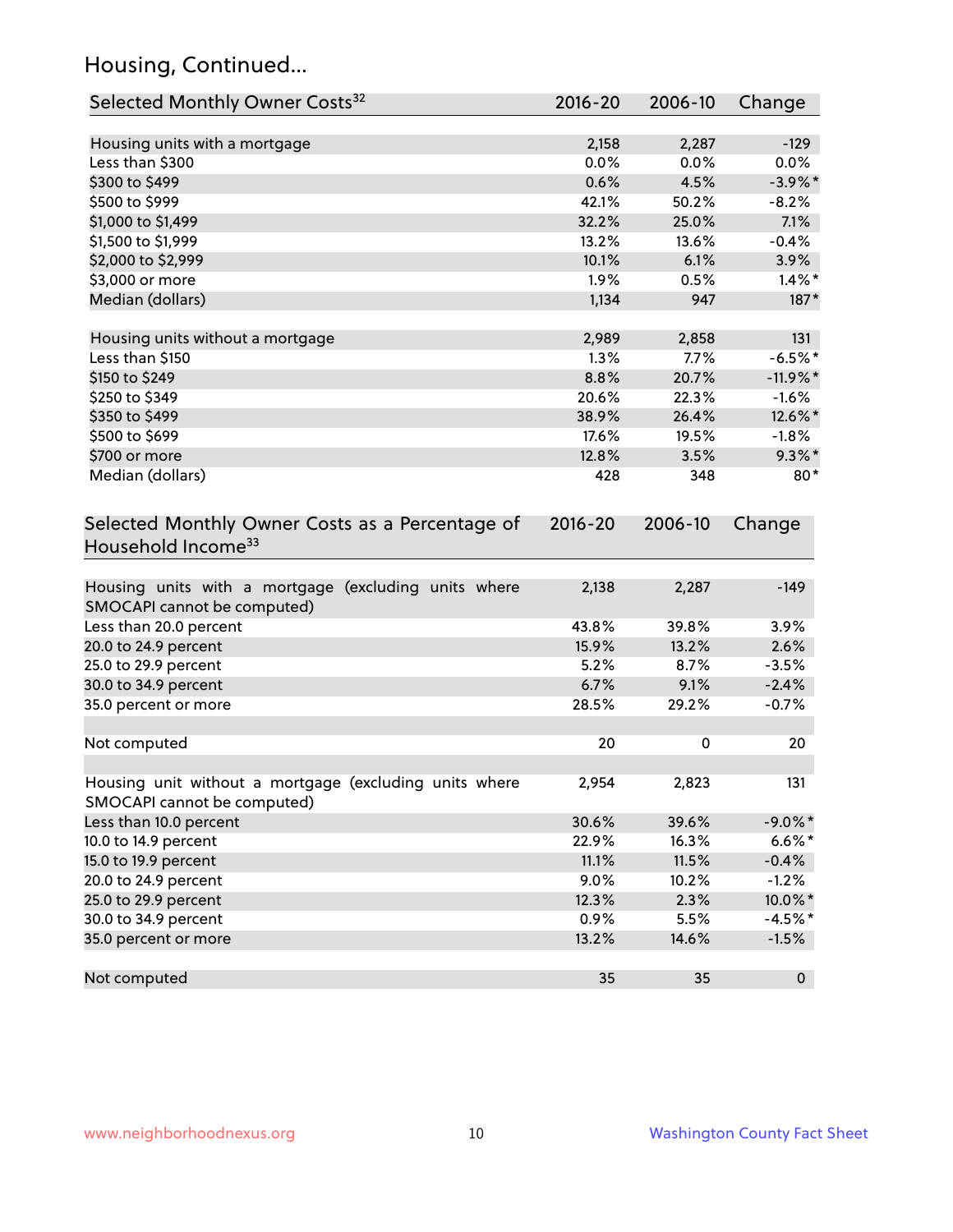#### Housing, Continued...

| Gross Rent <sup>34</sup>                                                       | 2016-20     | 2006-10 | Change     |
|--------------------------------------------------------------------------------|-------------|---------|------------|
|                                                                                |             |         |            |
| Occupied units paying rent                                                     | 2,068       | 1,565   | $503*$     |
| Less than \$200                                                                | 2.6%        | 10.4%   | $-7.9\%$ * |
| \$200 to \$499                                                                 | 24.7%       | 33.7%   | $-9.0\%$   |
| \$500 to \$749                                                                 | 30.2%       | 39.3%   | $-9.1\%$   |
| \$750 to \$999                                                                 | 36.5%       | 12.3%   | 24.2%*     |
| \$1,000 to \$1,499                                                             | 5.6%        | 2.8%    | 2.7%       |
| \$1,500 to \$1,999                                                             | 0.5%        | 1.5%    | $-1.0%$    |
| \$2,000 or more                                                                | $0.0\%$     | $0.0\%$ | $0.0\%$    |
| Median (dollars)                                                               | 691         | 537     | $154*$     |
| No rent paid                                                                   | 504         | 457     | 47         |
| Gross Rent as a Percentage of Household Income <sup>35</sup>                   | $2016 - 20$ | 2006-10 | Change     |
| Occupied units paying rent (excluding units where GRAPI<br>cannot be computed) | 2,009       | 1,516   | 493*       |
| Less than 15.0 percent                                                         | 16.3%       | 15.2%   | 1.1%       |
| 15.0 to 19.9 percent                                                           | 12.3%       | 10.9%   | 1.4%       |
| 20.0 to 24.9 percent                                                           | 15.7%       | 6.3%    | $9.4\%*$   |
| 25.0 to 29.9 percent                                                           | 8.1%        | 9.8%    | $-1.8%$    |
| 30.0 to 34.9 percent                                                           | 6.9%        | 10.4%   | $-3.4%$    |

| 35.0 percent or more | 40.7% | 47.4% | $-6.7\%$ |
|----------------------|-------|-------|----------|
|                      |       |       |          |
| Not computed         | 563   | 506   |          |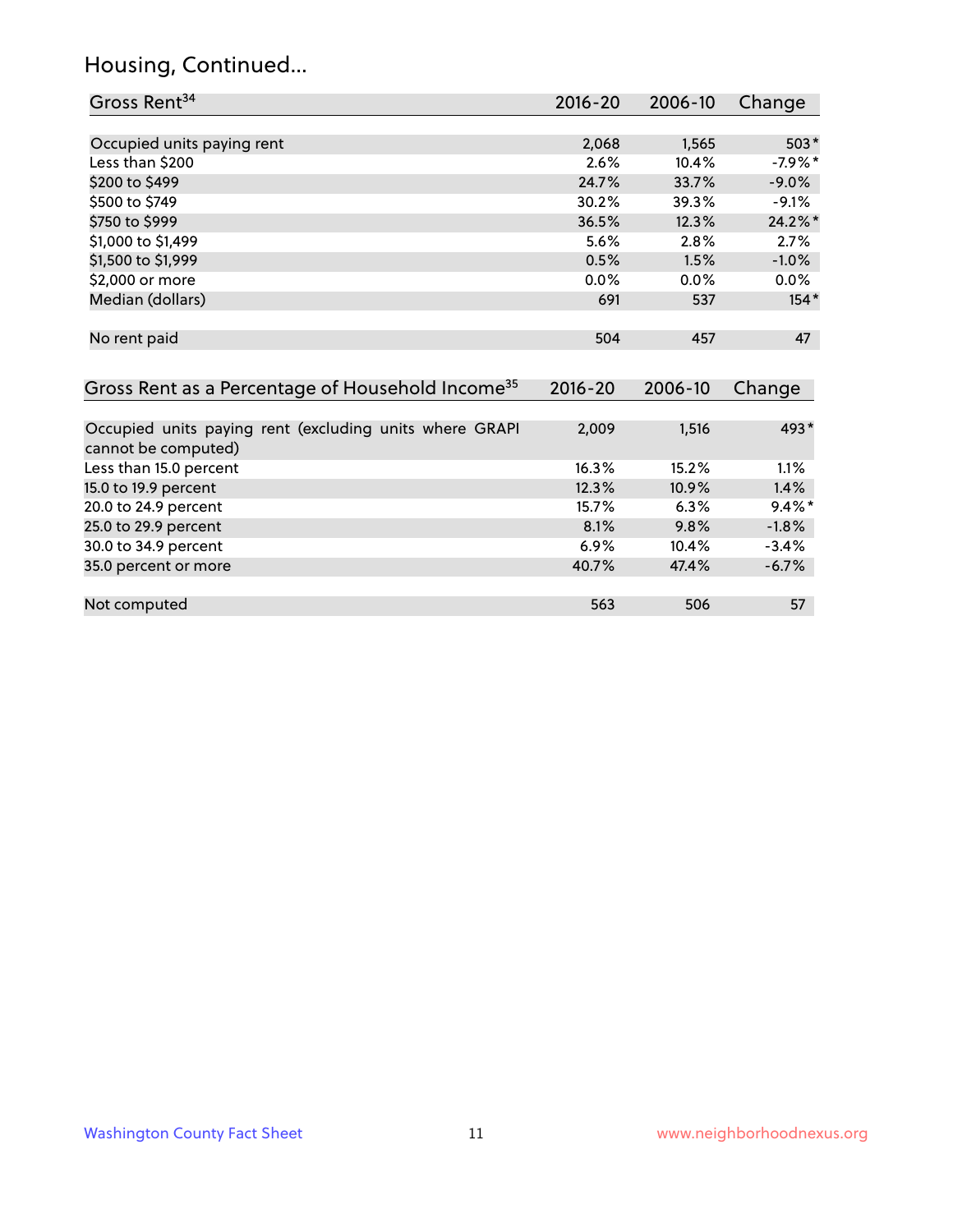# Community Involvement

| Voter Registration and Turnout <sup>36</sup> | 2020   |
|----------------------------------------------|--------|
|                                              |        |
| Active registered voters                     | 12,867 |
| Number voted in Presidential election        | 9.397  |
| Percent voted in Presidential election       | 73.0%  |

#### Transportation

| Commuting to Work <sup>37</sup>           | 2016-20     | 2006-10 | Change     |
|-------------------------------------------|-------------|---------|------------|
|                                           |             |         |            |
| Workers 16 years and over                 | 7,106       | 7,138   | $-32$      |
| Car, truck, or van - drove alone          | 83.7%       | 86.1%   | $-2.4%$    |
| Car, truck, or van - carpooled            | 11.2%       | 8.8%    | 2.4%       |
| Public transportation (excluding taxicab) | 0.7%        | 0.5%    | 0.2%       |
| Walked                                    | 1.1%        | $1.0\%$ | 0.1%       |
| Other means                               | 1.5%        | $1.7\%$ | $-0.2%$    |
| Worked at home                            | 2.0%        | 2.0%    | $-0.1%$    |
|                                           |             |         |            |
| Mean travel time to work (minutes)        | 22.5        | 21.4    | 1.2        |
|                                           |             |         |            |
| Vehicles Available <sup>38</sup>          | $2016 - 20$ | 2006-10 | Change     |
|                                           |             |         |            |
| Occupied housing units                    | 7,719       | 7,167   | $552*$     |
| No vehicles available                     | 8.5%        | 8.1%    | $0.3\%$    |
| 1 vehicle available                       | 32.4%       | 40.8%   | $-8.4\%$ * |
| 2 vehicles available                      | 35.4%       | 30.9%   | $4.4\%$ *  |
| 3 or more vehicles available              | 23.8%       | 20.1%   | 3.7%       |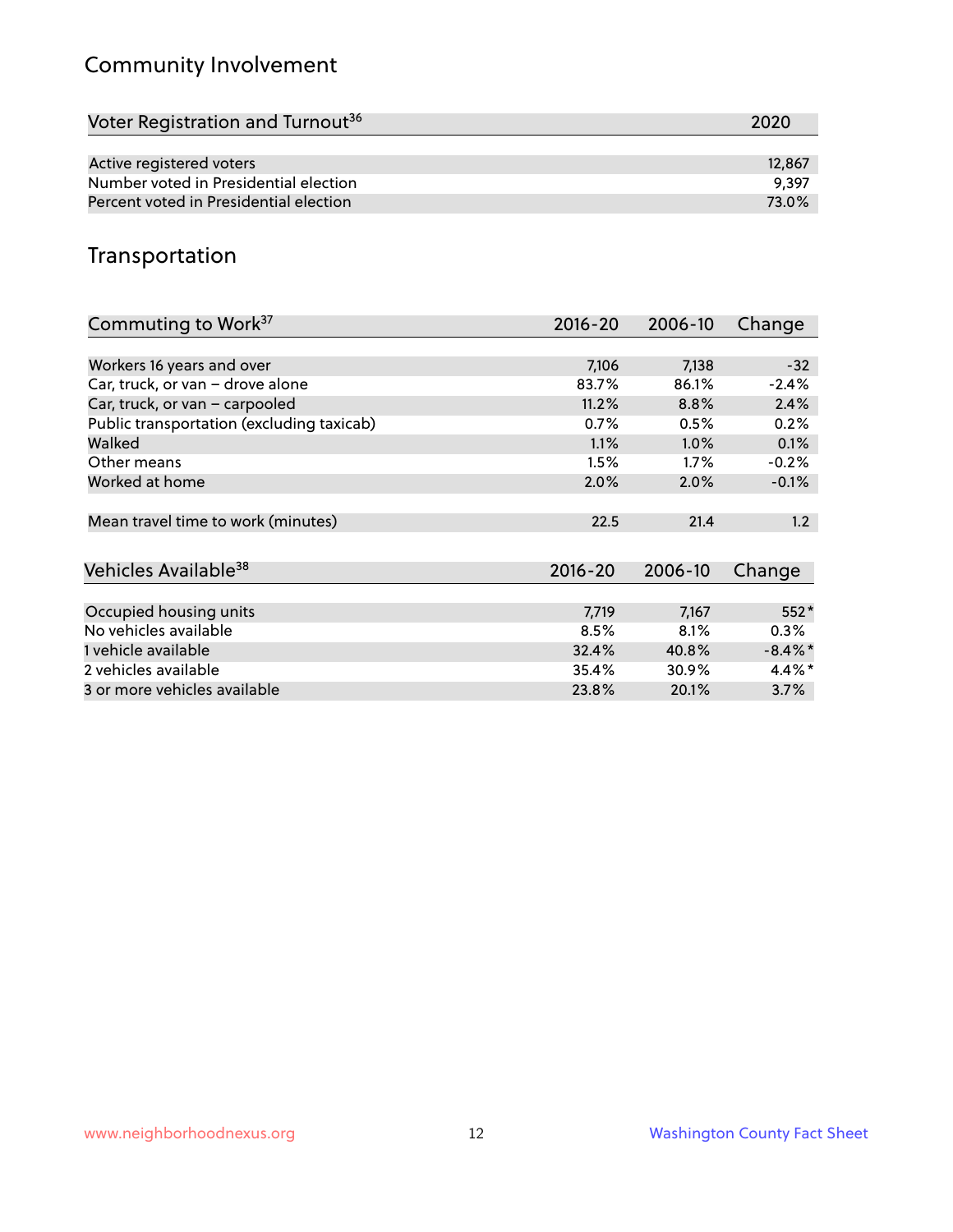#### Health

| Health Insurance coverage <sup>39</sup> | 2016-20 |
|-----------------------------------------|---------|
|-----------------------------------------|---------|

| Civilian Noninstitutionalized Population                | 18,386 |
|---------------------------------------------------------|--------|
| With health insurance coverage                          | 88.8%  |
| With private health insurance coverage                  | 55.2%  |
| With public health coverage                             | 48.3%  |
| No health insurance coverage                            | 11.2%  |
| Civilian Noninstitutionalized Population Under 19 years | 4,684  |
| No health insurance coverage                            | 3.8%   |
| Civilian Noninstitutionalized Population 19 to 64 years | 10,247 |
| In labor force:                                         | 6,859  |
| Employed:                                               | 6,536  |
| With health insurance coverage                          | 83.7%  |
| With private health insurance coverage                  | 28.8%  |
| With public coverage                                    | 8.0%   |
| No health insurance coverage                            | 16.3%  |
| Unemployed:                                             | 323    |
| With health insurance coverage                          | 59.1%  |
| With private health insurance coverage                  | 28.8%  |
| With public coverage                                    | 34.4%  |
| No health insurance coverage                            | 40.9%  |
| Not in labor force:                                     | 3,388  |
| With health insurance coverage                          | 79.7%  |
| With private health insurance coverage                  | 40.1%  |
| With public coverage                                    | 49.5%  |
| No health insurance coverage                            | 20.3%  |

#### **Health Factors Most Recent** Premature Death (YPLL before age 75 per 100,000 population, age-adjusted) $^{40}$  9,949.2

| Premature Death (TPLL before age 75 per 100,000 population, age-agjusted). | 9,949.Z |
|----------------------------------------------------------------------------|---------|
| Average number of Physically Unhealthy Days <sup>41</sup>                  | 5.3     |
| Average number of Mentally Unhealthy Days <sup>42</sup>                    | 5.7     |
| Low Birthweight Births <sup>43</sup>                                       | 9.5%    |
| Diabetes Prevalence <sup>44</sup>                                          | 15.1%   |
| HIV Prevalence (per 100,000 population) <sup>45</sup>                      | 267.3   |
| Rate, Deduplicated ER Visits for Asthma, Ages 0-17 <sup>46</sup>           | 1,163.1 |